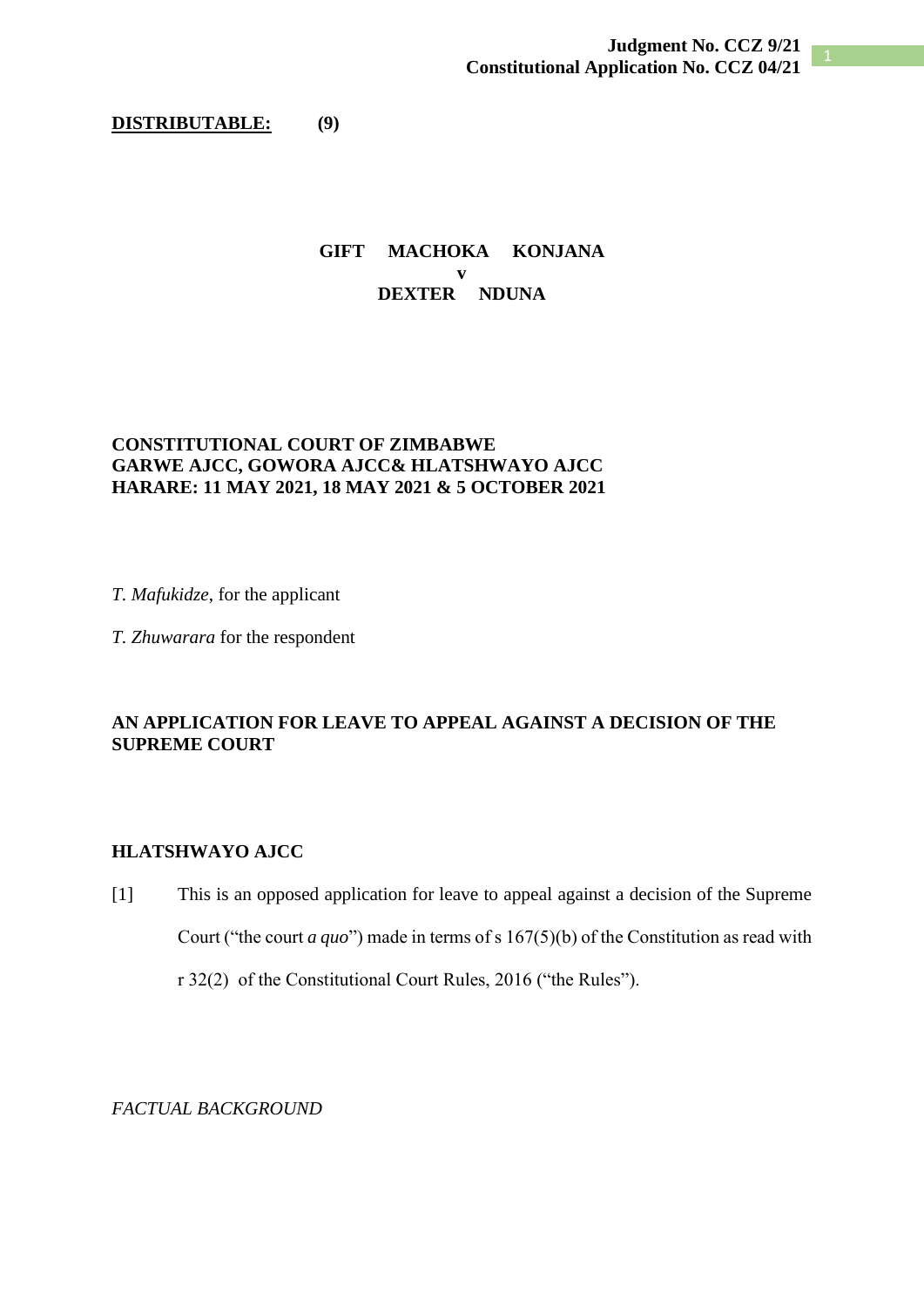- [2] This application emanates from an election petition lodged with the Electoral Court to nullify the election of the respondent and to declare the applicant as a duly elected Member of Parliament for Chegutu West. The background to the matter is that in July 2018 the applicant took part in a parliamentary election in Chegutu West in which the respondent was declared the winner by 10,932 votes as opposed to 10,828 votes attributed to the applicant. The applicant lodged a complaint with the Zimbabwe Electoral Commission (ZEC) District Elections Officer challenging the results of that election on the basis that ZEC had made mistakes in collating and verifying the results. The mistake was apparently admitted by ZEC.
- [3] On 10 August 2018 the applicant filed a petition in the Electoral Court seeking the correction of the erroneous declaration. The Electoral Court held that the petition fell foul of the peremptory requirements of r 21 of the Electoral (Applications, Appeals and Petitions) Rules 1995 which sets out certain peremptory requirements pertaining to the form and content of an election petition. The applicant had brought the petition on notice and the court held that the form and content of the petition did not comply with r 21, rendering it fatally defective. The court found that the applicant had failed to present his case in the proper format required by law and there was therefore no valid petition before the court. The petition was accordingly dismissed.
- [4] The applicant noted an appeal to the court *a quo*. Firstly, he averred that the petition was not fatally defective for having been brought on notice as s 169 of the Electoral Act [*Chapter 2:13*] made such notice mandatory. Secondly, he contended that the Electoral Court could have condoned non-compliance with its rules as s 17(9) of the Electoral Act vests the court with such competence to condone. Lastly, he contended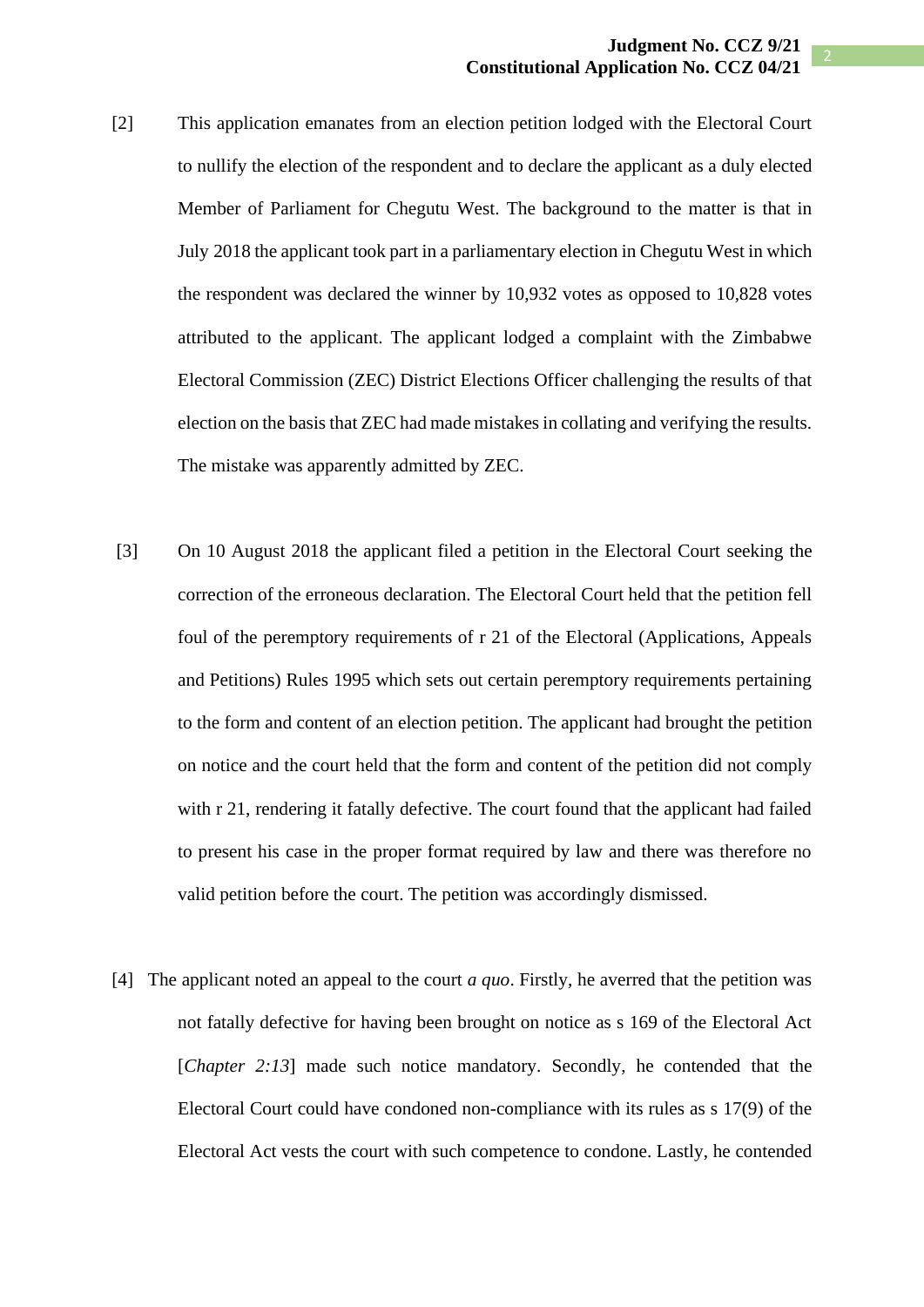that the court failed to consider the merits of the petition despite ZEC having acknowledged the error that resulted in the undue return complained against.

- [5] Before the matter was heard, the respondent gave written notice of a preliminary objection in the proceedings. He averred, *inter alia*, that the court *a quo* was barred from adjudicating the appeal on account of s 182(2) of the Electoral Act which requires an election appeal to be disposed of within 3 months. He contended that once the prescribed period of 3 months expired, the court has no jurisdiction to entertain the matter. *Per contra* the applicant submitted that s 182 of the Electoral Act did not operate to bar the court from determining the appeal since the applicant had already filed process and the matter was pending. His argument was to the effect that the provision was not intended to non-suit a litigant who was already before the court.
- [6] The court *a quo* held that it is a petitioner who is *dominus litis* in an election petition and that it is he or she who ought to seek directions as envisaged by s 182 of the Electoral Act and should be especially vigilant in monitoring and managing the progress of their own cases in order to meet the stipulated time limits. It further found that the 3 months period stated in s 182 was mandatory and could not be exceeded under any circumstances. As a result the respondent's point *in limine*, challenging the continued adjudication of the appeal beyond the time limit prescribed by s 182(2) of the Electoral Act was sustained and the appeal was removed from the roll.
- [7] Aggrieved by that finding the applicant filed the present application on 15 April 2021. The respondent opposed the application and argued, in *limine*, that the applicant used the wrong form in that he filed a chamber application when he ought to have lodged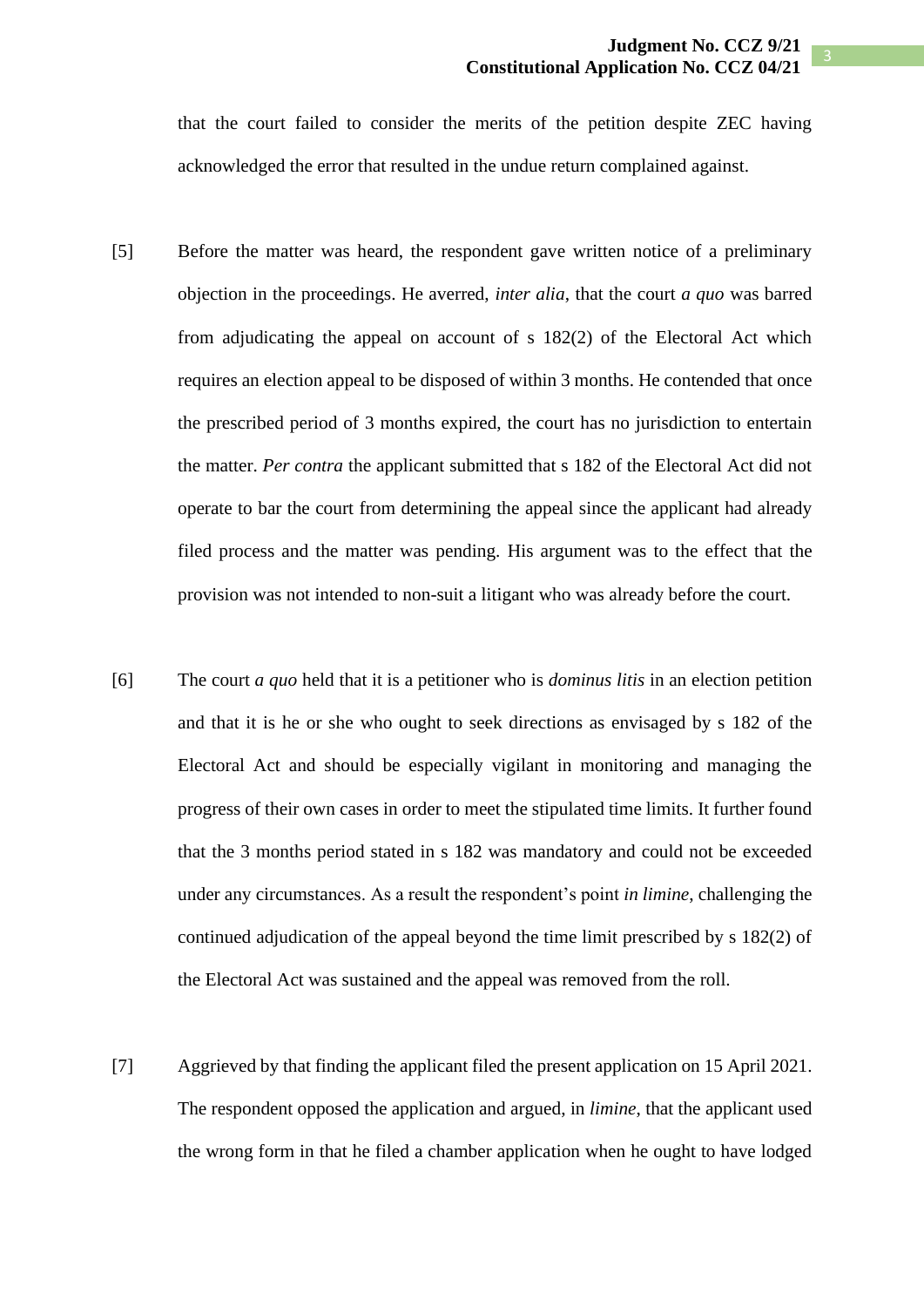an ordinary application according to r 32(2) of the Rules. He further averred that the applicant could not properly appeal against the decision of the court *a quo* because the decision did not turn on a constitutional issue and lastly that the matter has no prospects of success.

#### *APPLICANT'S SUBMISSIONS BEFORE THIS COURT*

[8] Counsel for the applicant argued that two questions arose for determination and these related to whether the applicant was raising a constitutional matter and whether s 182(1) of the Electoral Act is directory rather than mandatory. Counsel submitted that there was no doubt that he sought to raise a constitutional issue and that it was in the interests of justice to approach the court because the Supreme Court interpreted s 182(2) in a manner which made it constitutionally non-compliant. His argument was to the effect that the judgment *a quo* raised the constitutional question of whether interpreting s 182(2) of the Electoral Act as a bar to the hearing of an appeal that was filed on time amounts to an unconstitutional limitation of the right to access the courts under s  $69(2)$  and (3), right to vote under s  $67(1)(a)$ , (b),  $67(3)(a)$  and (b) and the right to protection and benefit of the law under s 56(1) of the Constitution. The applicant submitted that since the provision in question was capable of two reasonable constructions, it raised a constitutional issue which required interpretation with the construction which is more constitutionally compliant being adopted. In this light, counsel submitted that there were prospects of success in that the meaning which the court *a quo* had preferred resulted in the unconstitutionality of s 182(2) of the Electoral Act.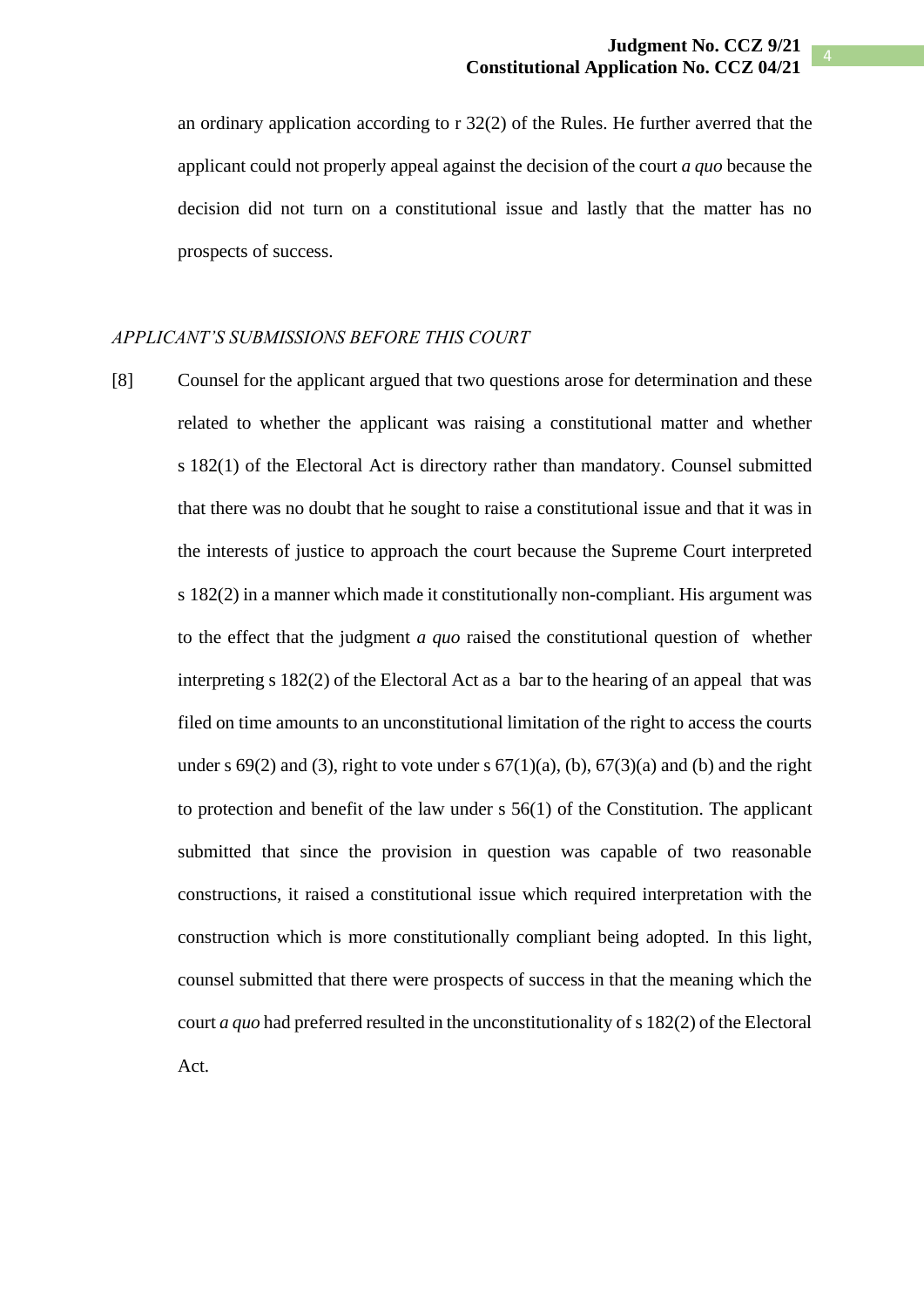[9] Counsel for the applicant further submitted that s 182(2) of the Electoral Act is directory rather than mandatory and cannot constitutionally operate as a time bar to the determination of an appeal already properly pending. It was the applicant's submission that the above provision is capable of two reasonable constructions and the one more constitutionally compliant should have been adopted for the reason that the ouster of a court's jurisdiction is constitutionally incompetent in the absence of clear and unambiguous language used by the legislature. It was Counsel's case that the court *a quo* erred by interpreting s 182(2) of the Electoral Act as mandatory because it has an effect of placing an unconstitutional limitation on the right of access to the courts under s 69(2) and (3) of the Constitution together with the right to protection of the law under s 56(1) of the Constitution. He further argued that ZEC had already admitted to committing the error and as such the decision by the court *a quo* to throw out the petition had an effect of undermining the integrity of democracy which is demanded by s 46 of the Constitution. He thus moved the Court to grant the applicant leave in the interests of upholding the Constitution.

### *RESPONDENT'S SUBMISSIONS BEFORE THIS COURT*

[10] Counsel for the respondent abandoned his preliminary objection at the hearing and in opposing the application submitted that the application was a disguised appeal against the final judgment of the court *a quo*. He contended that the proceedings *a quo* did not turn on a constitutional question but rather turned on the applicant's failure to have his electoral appeal determined within the three-month period set by s 182 (2) of the Electoral Act. He submitted that the Supreme Court made no constitutional pronouncement capable of being appealed and determined by this Court and as such the applicant's application was devoid of merit. Counsel further argued that no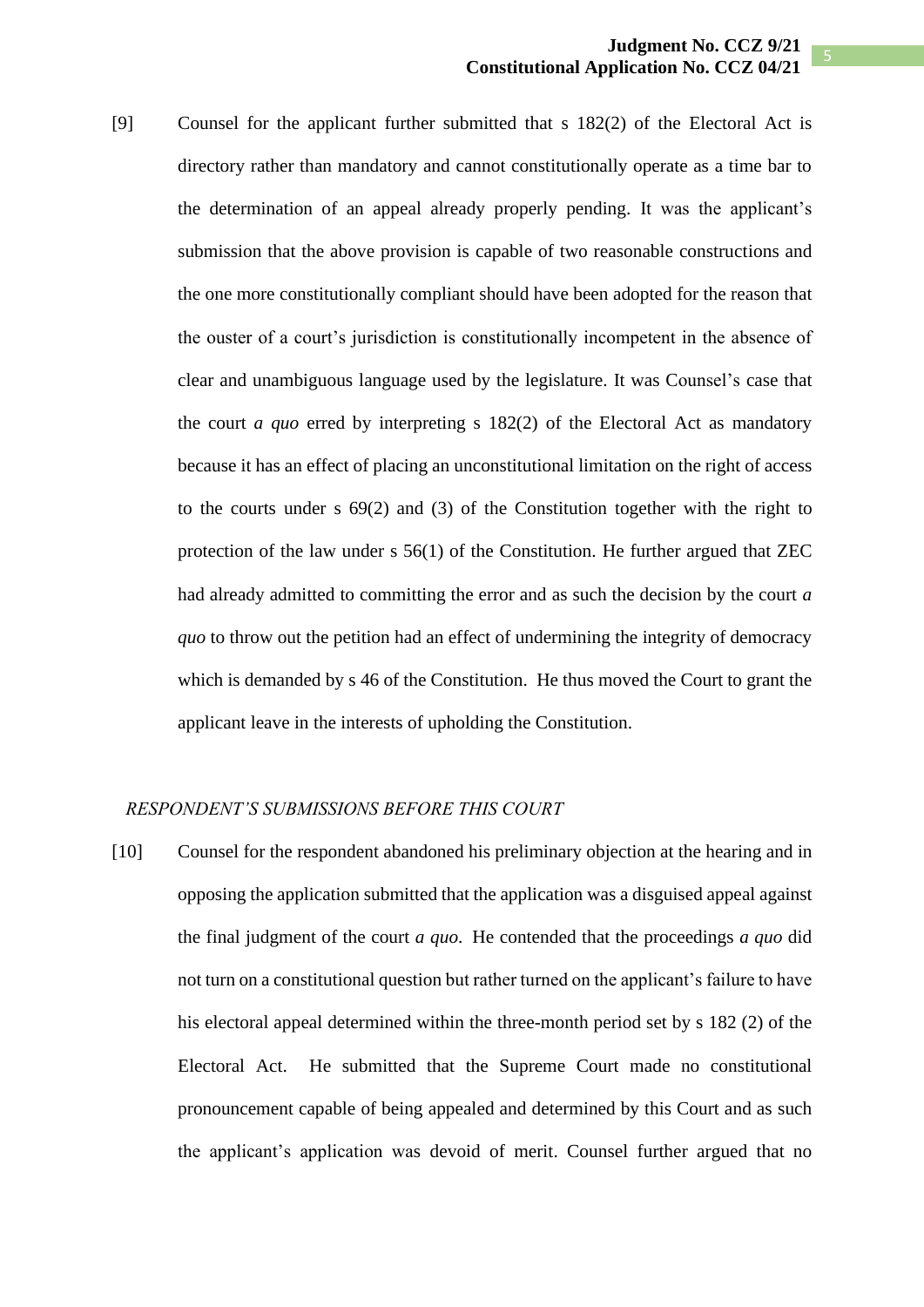competent constitutional question could be extracted from the decision of the court *a quo* and as such this Court has no competence to hear and determine the matter since it does not involve the interpretation or enforcement of the Constitution.

[11] Counsel for the respondent contended that it was incumbent upon the applicant, as *dominus litis*, to effectuate s 182(2) of the Electoral Act and cause the timeous hearing and determination of his appeal before the court *a quo*. He further submitted that electoral petitions are legal processes that are specifically regulated by statute and in this case the provision in question, s 182(2) of the Electoral Act, clearly dictates that an appeal seeking to impugn the decision of the Electoral Court can only be lodged in terms of s 172(2) of the Electoral Act and such appeal must be determined within 3 months from the date of lodgement of such. In turn he argued that the 3 months timeline is peremptory and allows for no extension. Accordingly, the adjudication of the appeal *a quo* outside the time limit would have been irregular and aberrant to our law. In effect, counsel averred that it was not possible for the court *a quo* to depart from the bounds of statute which would have been unconstitutional and a violation of the rule of law. He thus moved for the dismissal of the application.

## *APPLICATION OF THE LAW TO THE FACTS*

- [12] In terms of s 167(5)(b) of the Constitution, the Rules must allow a person, when it is in the interests of justice and with or without leave of the Court, to appeal directly to the Court from any other court. Rule 32 of the Rules gives effect to s 167(5)(b) of the Constitution. It provides as follows:
	- "32. Leave to appeal
		- $(1)$  ...
		- (2) A litigant who is aggrieved by the decision of a subordinate court on a constitutional matter only, and wishes to appeal against it to the Court,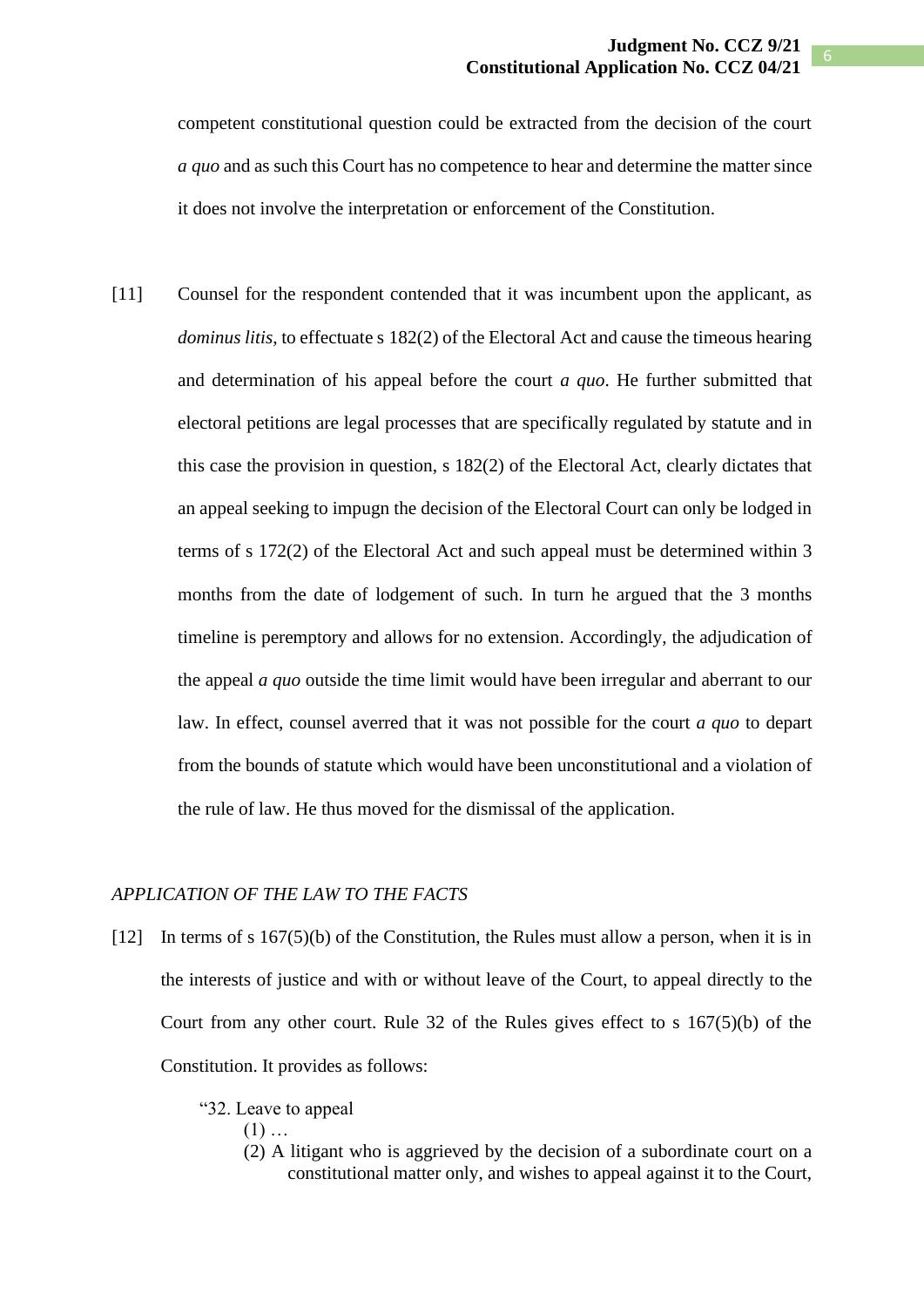shall within fifteen days of the decision, file with the Registrar an application for leave to appeal and shall serve a copy of the application on the other parties to the case in question, citing them as respondents."

[13] Section 167(1)(b) of the Constitution makes it clear that the jurisdiction of the court is limited to deciding only constitutional matters and issues connected with decisions on constitutional matters. The case of *Lytton Investments (Pvt) Ltd v Standard Chartered Bank Zimbabwe Ltd and Anor* CCZ 11/18 is instructive with regard to the specialised jurisdiction of the Court. At p 9 of the cyclostyled judgment the Court held thus:

> "The Court is a specialised institution, specifically constituted as a constitutional court with the narrow jurisdiction of hearing and determining constitutional matters only. It is the supreme guardian of the Constitution and uses the text of the Constitution as its yardstick to assure its true narrative force. It uses constitutional review predominantly, albeit not exclusively, in the exercise of its jurisdiction."

- [14] In *Muza v Saruchera and Ors* CCZ 5/19 the court noted that the purpose of the right of appeal granted to a person under r 32(2) of the Rules, the procedure of an application for leave to appeal provided therein and the contents of the application required under r 32(3)(c) of the Rules, are premised on the existence of a decision by a subordinate court on a constitutional matter only. It is incumbent to note that the purpose of the Rules is to ensure proper exercise of jurisdiction by the court. The matter that gives rise to the need for the court to exercise its jurisdiction must be a constitutional matter decided by the subordinate court.
- [15] It is the applicant's case that the decision of the court *a quo* violated his right to access the courts under s  $69(2)$  and the right to protection and benefit of the law under s  $56(1)$ of the Constitution when it held that s 182(2) of the Electoral Act ousted its jurisdiction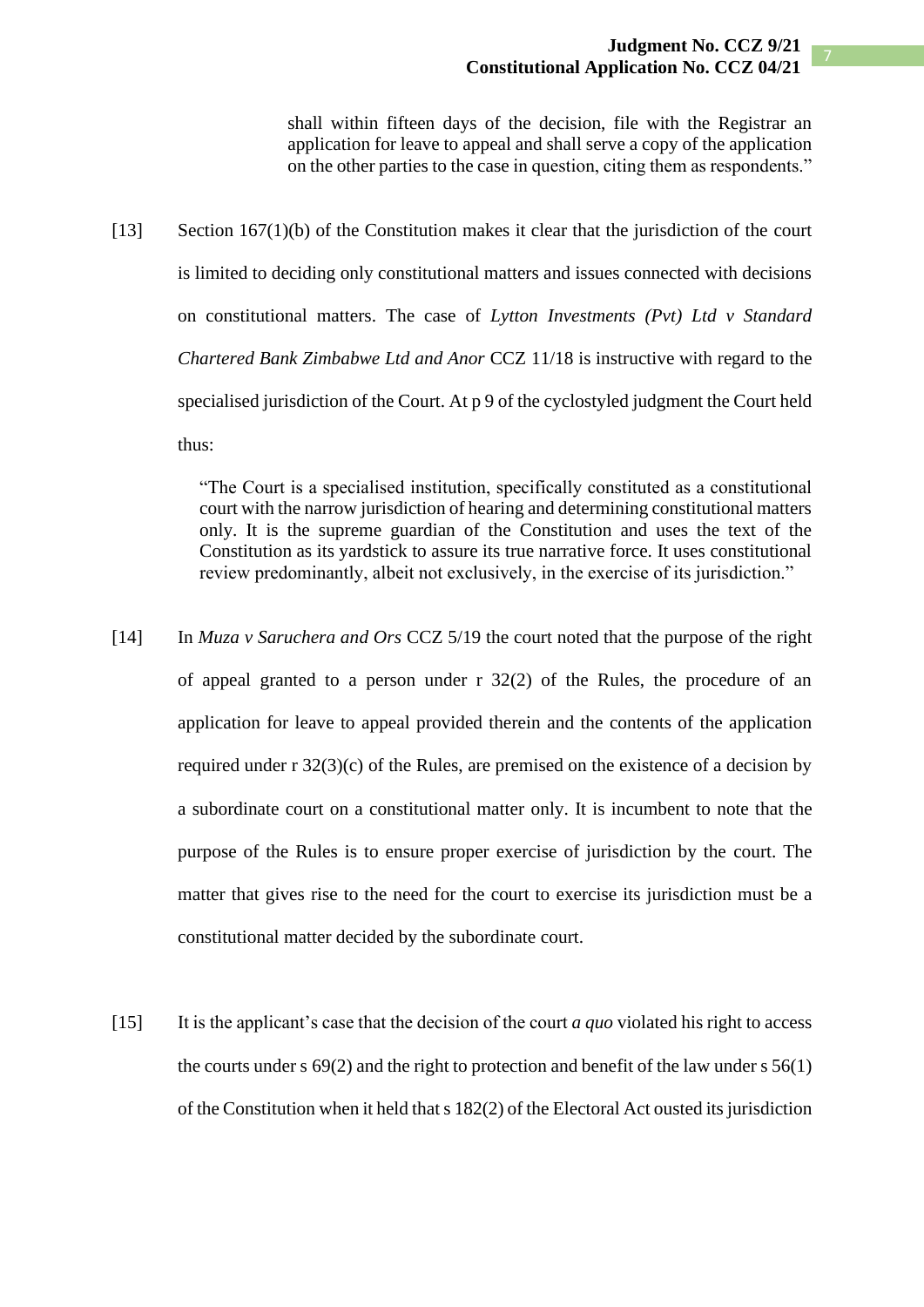to hear the matter outside the time limits. With regard to the provision in question, the court *a quo* held the following:

"In the result, the respondent's point *in limine*, challenging the continued adjudication of this appeal beyond the time limit prescribed by s 182(2) of the Electoral Act, is sustained and must be upheld. Consequently, the appeal can no longer be heard or determined by this Court for want of jurisdiction."

- [16] Clearly the applicant's submission is devoid of merit. The matter before the court *a quo* was a simple electoral appeal against the finding of the Electoral Court which dismissed the applicant`s electoral petition. In disposing of that appeal, the court *a quo* applied the case of *Sibanda & Anor v Ncube & Ors / Khumalo & Anor v Mudimba & Ors* SC 158/2020 and removed the matter from the roll. The basis of that decision was that the court could not entertain the appeal because the time within which that appeal ought to have been determined had lapsed, largely due to the applicant`s attitude who, as the *dominus litis*, sat on his laurels instead of timeously ensuring the prosecution of his appeal as is demanded by s 182(2) of the Electoral Act.
- [17] In effect, the court *a quo* interpreted the provisions of the Electoral Act in coming to its conclusion. It never interpreted, protected or enforced the Constitution. The clear result is that the court *a quo* was never seized with a constitutional matter and neither did it decide one. *Du Plessis, Penfold and Brickhill* "Constitutional Litigation" (1 ed, Juta  $& Co$  Ltd, Cape Town, 2013) at p 20 states:

"The interpretation of legislation is not always a constitutional matter, it is only the case if the Constitution is brought to bear in the interpretive exercise."

[18] The applicant in advancing his argument sought to rely on *Chagi and Ors v Special Investigating Unit* 2009 (2) SA 1 (CC) at para 14 wherein it was held as follows:

> "The correct interpretation and effect of a statutory provision is not ordinarily a constitutional matter. A debate on the construction of a particular provision does,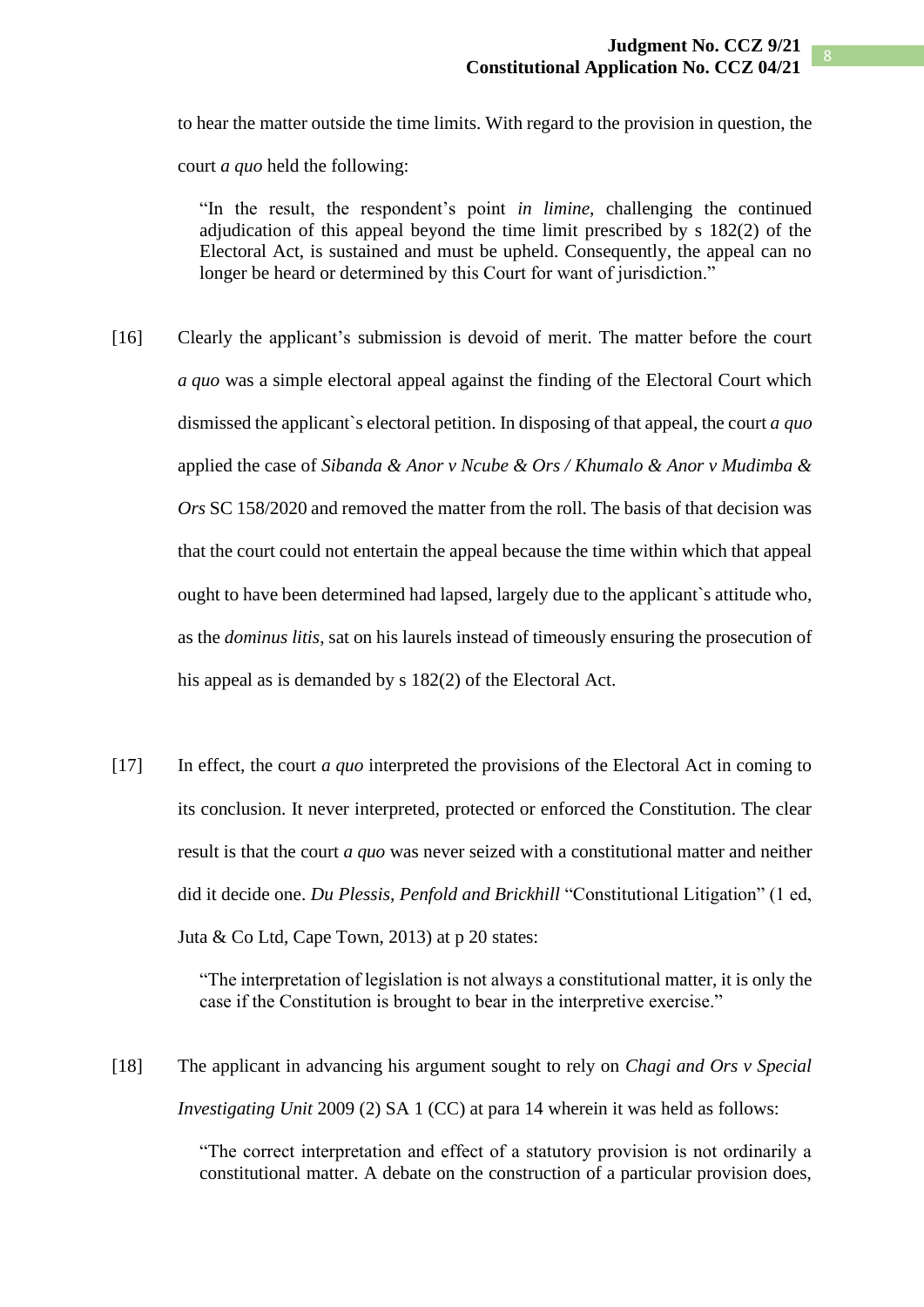9

however, raise a constitutional issue or a matter connected with a decision of one if the provision is capable of two reasonable constructions, the one being more constitutionally compliant than the other."

The applicant submitted that the provision in question was capable of two reasonable constructions, and, thus, it raised a constitutional issue and the court *a quo* failed to interpret the section in a manner that makes it constitutionally compliant. The court *a quo* upheld the respondent's preliminary objection on the basis that the time limits imposed by s 182 of the Electoral Act were mandatory and were to be strictly complied with. Thus, the finding by the court *a quo* involved a straightforward application of law and did not raise constitutional questions about the validity or the proper interpretation or development of that law. In coming to this conclusion, the court *a quo* did not decide a constitutional matter because there was no need to interpret, enforce or protect the Constitution in order to come to the conclusion that the applicant was out of time in executing his appeal. As such, the applicant's argument in this regard ought to fail.

- [19] The applicant also argued that s 182(2) of the Electoral Act is directory rather than mandatory and cannot constitutionally operate as a time bar to the determination of an appeal already properly pending. In this regard he contends that the court *a quo's* interpretation of the provision had the effect of violating his right to access the court and to protection of the law. Section 182 of the Electoral Act governs the time within which election petitions and appeals are to be determined and it stipulates as follows:
	- "(1) Every election petition shall be determined within six months from the date of presentation.
		- (2) An appeal under section 172(2) shall be determined within three months from the date of the lodging of the appeal.
		- (3) For the purpose of ensuring that an election petition or an appeal is determined within the time-limit prescribed in subsection (1) or (2), as the case may be—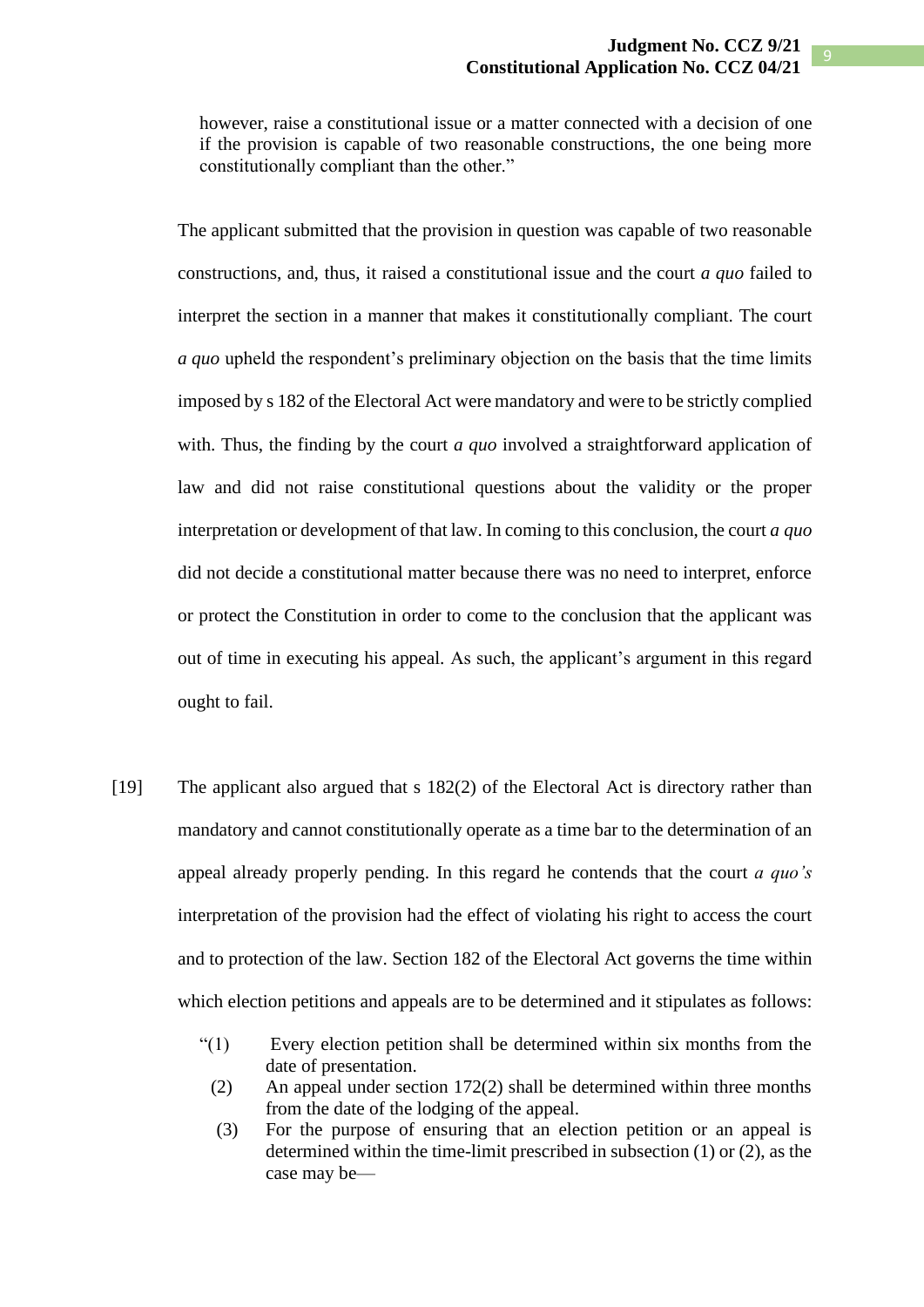- (a) the Judge President of the High Court or the presiding judge of the Electoral Court, in the case of an election petition; and
- (b) the Chief Justice or the senior presiding judge of the Supreme Court, in the case of an appeal from a decision on an electoral petition; may, notwithstanding any other enactment, give such directions as to the filing of documents and the hearing of evidence and argument as will, in his or her opinion, ensure that the timelimit is met, and the parties shall comply with those directions."
- [20] The Electoral Act is clear in its language that an electoral appeal ought to be determined within three months. The provisions are imperative and therefore mandatory and the time limits stipulated in those provisions cannot be exceeded under any circumstances. It also follows that any adjudicative proceedings that may be conducted beyond those time limits are rendered nugatory and must be regarded as being null and void. In this light, the court *a quo* correctly held that the applicant as the *dominus litis* ought to have been vigilant in monitoring and managing the progress of his case in order to meet the stipulated time limits. The applicant could not sit back and wait for the appeal to be prosecuted in the normal run of things as that would certainly entail the determination of the appeal outside the 3 month prescribed time limit. It is for the above reasons that the court is of the view that the interpretation sought to be ascribed to s 182 of the Electoral Act by the applicant is unreasonable. There is only one reasonable interpretation which was adopted by the court *a quo,* hence it found that it did not have the jurisdiction to hear the matter.
- [21] The court holds that the applicant has failed to demonstrate that a constitutional matter was determined by the court *a quo,* hence no appeal can lie against it. The removal from the roll of the appeal by the court *a quo* remains final. It cannot be appealed against because the Supreme Court is the final court of appeal in Zimbabwe, except in matters over which the Constitutional Court has jurisdiction as stipulated in section